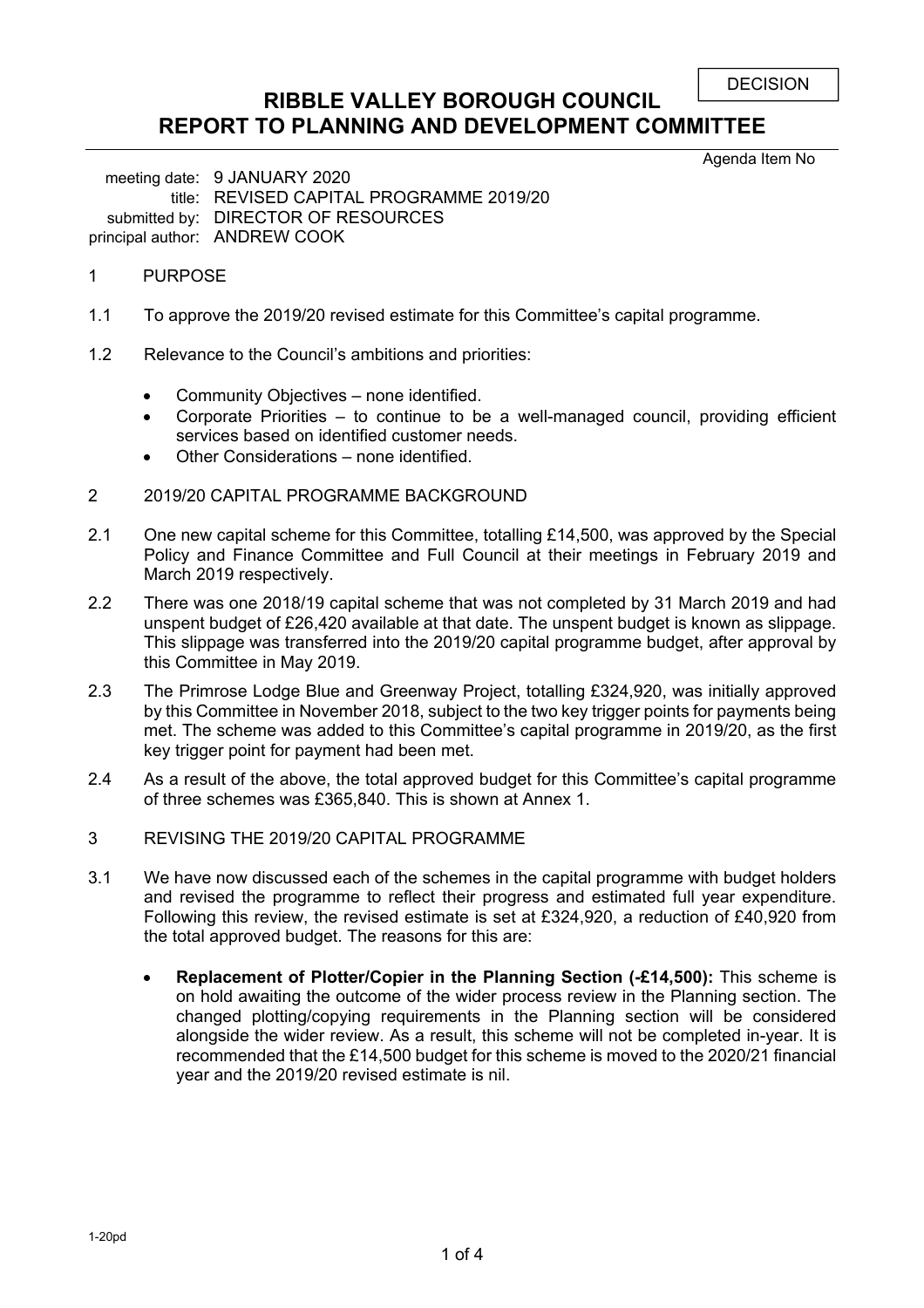- **Introduction of Planning Portal Link to the Planning Application System and Planning System Update (-£26,420):** This scheme is on hold awaiting the outcome of the wider process review in the Planning section. The current elements included in this capital scheme need to be compatible with the functionality of the Planning system going forwards and may change as a result of the wider process review. As a result, this scheme will not be completed in-year. It is recommended that the £26,420 budget for this scheme is moved to the 2020/21 financial year and the 2019/20 revised estimate is nil.
- 3.2 Annex 1 shows the full capital programme by scheme, including the budget and expenditure to date. The summary position is shown below.

| Original<br><b>Estimate</b><br>2019/20<br>£ | <b>Slippage</b><br>from<br>2018/19<br>£ | <b>Additional</b><br><b>Approvals</b><br>2019/20<br>£ | Total<br><b>Approved</b><br><b>Budget</b><br>2019/20<br>£ | <b>Revised</b><br><b>Estimate</b><br>2019/20<br>£ | <b>Budget</b><br><b>Moved to</b><br>2020/21<br>£ | <b>Actual</b><br><b>Expenditure</b><br>including<br>commitments<br>as at end of<br><b>November</b><br>2019<br>£ |
|---------------------------------------------|-----------------------------------------|-------------------------------------------------------|-----------------------------------------------------------|---------------------------------------------------|--------------------------------------------------|-----------------------------------------------------------------------------------------------------------------|
| 14,500                                      | 26,420                                  | 324,920                                               | 365,840                                                   | 324,920                                           | 40,920                                           | 182,210                                                                                                         |

- 3.3 At the end of November 2019 £182,210 had been spent or committed. This is 56.1% of the revised capital programme budget for this Committee.
- 3.4 There is one scheme left in the 2019/20 capital programme, the Primrose Lodge Blue and Greenway Project. The unspent budget on that scheme relates to the remaining contribution that the Council is due to pay to Ribble Rivers Trust when the majority of spend has been undertaken on the next element of the project.
- 3.5 The Trust have confirmed that the project works are ongoing, despite some initial delays, and they are aiming to complete the project by Summer 2020. As a result, there is a strong possibility that the Council may pay the second and final contribution of £142,705 on the Primrose Lodge Blue and Greenway Project before financial year-end, subject to works not being delayed further.

### 4 RISK ASSESSMENT

- 4.1 The approval of this report may have the following implications:
	- Resources Approval of the revised capital programme will see a decrease of £40,920 in the level of financing resources needed within the 2019/20 financial year.
	- Technical, Environmental and Legal None.
	- Political None.
	- Reputation Sound financial planning for known capital commitments safeguards the reputation of the Council.
	- Equality and Diversity Equality and Diversity issues are examined as part of the capital bid appraisal process.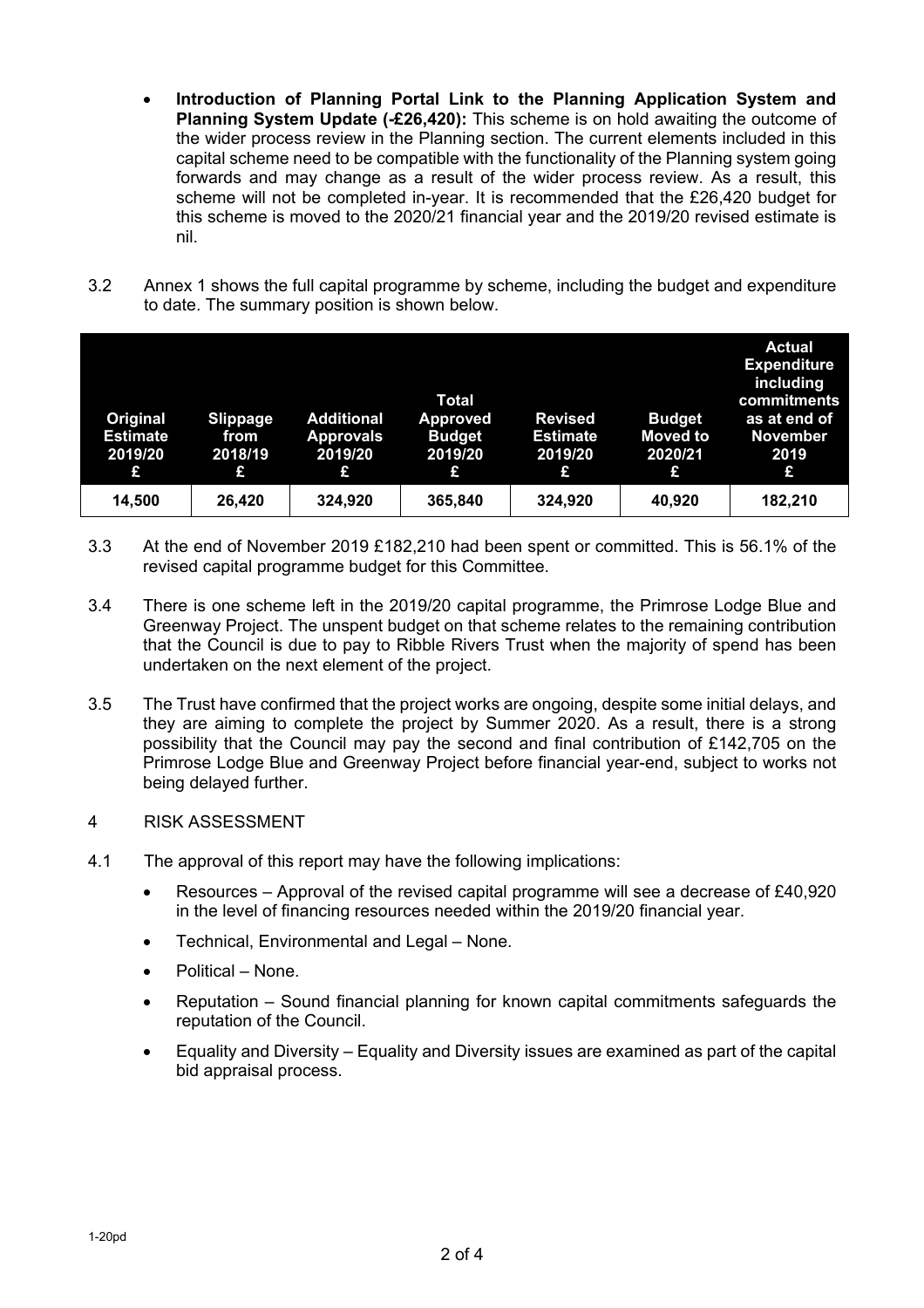## 5 CONCLUSION

- 5.1 The revised estimate for this Committee's 2019/20 capital programme is £324,920, which is a £40,920 reduction from the previously approved capital budget. This is due to two schemes being on hold, awaiting the result of a wider Planning system process review before any progress can be made. It is recommended that the budgets for these schemes, totalling £40,920, are moved to the 2020/21 financial year.
- 5.2 At the end of November 2019 £182,210 had been spent or committed. This is 56.1% of the revised capital programme budget for this Committee.
- 5.3 The one scheme left in the capital programme is currently on track to be completed in-year.
- 6 RECOMMENDED THAT COMMITTEE
- 6.1 Approve the 2019/20 revised estimate of £324,920 for this Committee's capital programme, as set out in Annex 1.
- 6.2 Approve the move of the following capital budgets from 2019/20 to 2020/21:
	- Replacement of Plotter/Copier in the Planning Section, £14,500.
	- Introduction of Planning Portal Link to the Planning Application System and Planning System Update, £26,420.

SENIOR ACCOUNTANT **Example 20 SENIOR ACCOUNTANT** DIRECTOR OF RESOURCES

PD1-20/AC/AC 13 December 2019